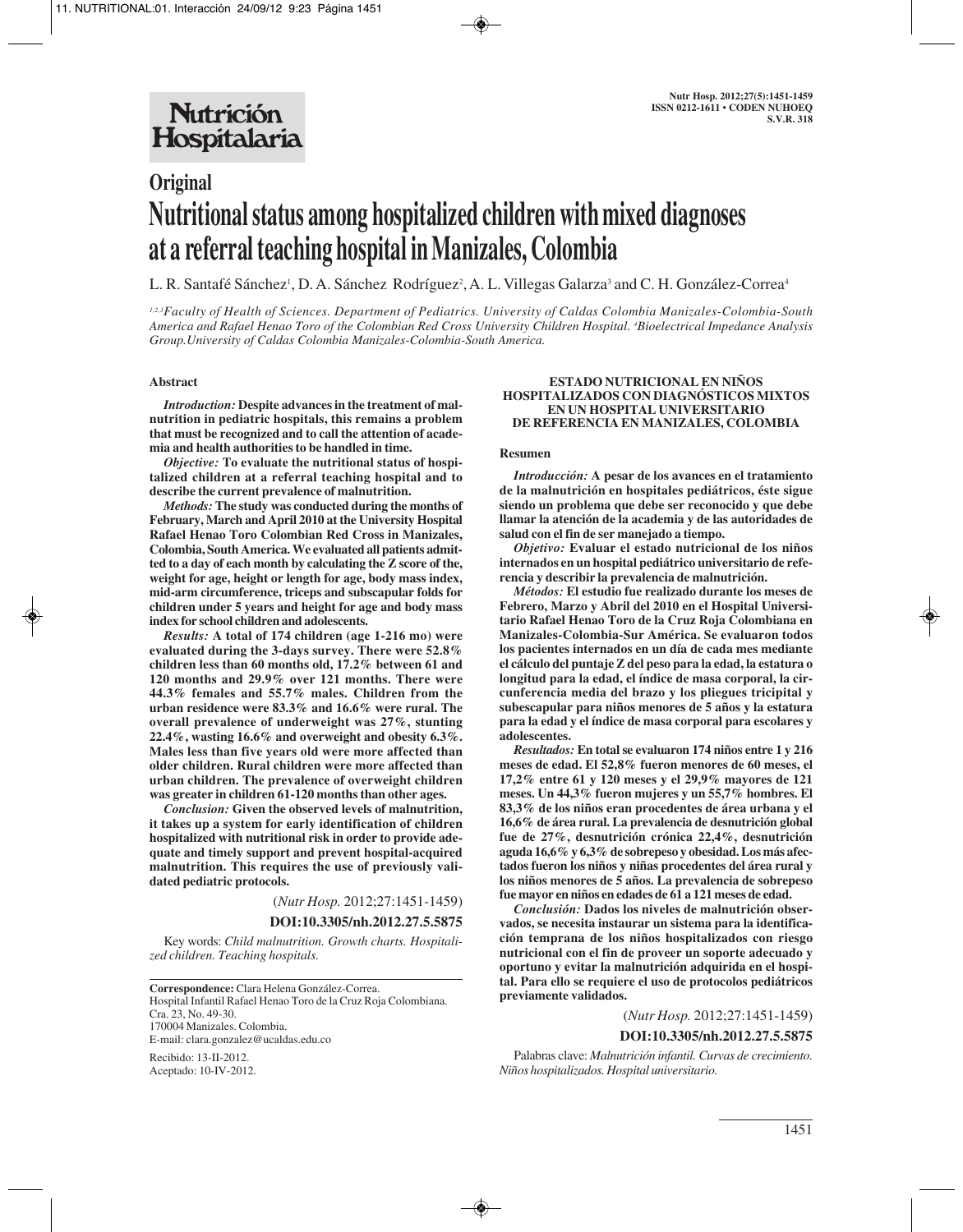# **Abbreviations**

BID: Banco Interamericano de Desarrollo. BMI/A: Body mass index for age. BMI: Body mass index. ENSIN: Encuesta Nacional de Situación Nutricional en Colombia. H/A: Height for age. L or H/A: Length or height for age. MNT: Malnutrition. MUAC/A: Mid upper arm circumference for age. MUAC: Mid upper arm circumference. NCHS: The National Center for Health Statistics. PAHO: Pan American Health Organization. SSF/A: Sub scapular skin fold for age. SSF: Sub scapular skin fold. TSF/A: Triceps skin fold for age. TSF: Triceps skin fold. W/A: Weight for age. W/H: Weight for height. WHO: World Health Organization.

# **Introduction**

Despite the Cancun international declaration on the right to an adequate nutritional support at the hospital<sup>1</sup> and global improvements on diagnostic and treatment tools, malnutrition, (MNT) referred as under-nutrition or overweight, still underlies half of in-patient morbidity and mortality in some regions,<sup>2</sup> especially in developing countries.

There are two reasons why this happens. First one is because in these countries MNT is an important public health problem causing adverse effects in body composition and function.<sup>3,4</sup> According to PAHO<sup>5</sup> more than 2.5 million children in Latin America and the Caribbean aged between 0 and 36 months display serious height and weight deficiencies. On the other hand, obesity rates are increasing among children less than 5 years old (7% to 12%) and adolescents (20%) 6. In Colombia is calculated that 13.2% of children are stunted, 2.5% wasted, 3.4% underweighted<sup>7,8</sup> and 8 to 17% overweighed.7,9 These facts increase the proportion of hospital discharges related to under nutrition<sup>10</sup> and  $obsity<sup>11</sup>$  in pediatric hospitals. The second reason is because the nutritional assessment is omitted in many hospitals and consequently there is a lack of nutritional therapy<sup>12,13</sup> and limited information about nutritional status of hospitalized children. Furthermore, there are less studies reporting malnutrition in pediatric in hospital population than in adults.14 In Colombia also there are fewer studies on malnutrition in these settings.

Malnutrition impacts on costs due to the length of hospital stay, morbidity, mortality and infectious complications. It deprives the patient of participating of family or social dynamics and deteriorates the quality of life15,16 Hospital stay has an effect on the

nutritional status of children admitted with normal anthropometric measurements and mild clinical conditions. More ever, children already malnourished on admission can suffer further worsening due to a decrease in intake and increase in nutritional requirements because their illness.<sup>17,18</sup> Even in teaching hospitals or in hospitals with regulated food plans, frequently, dietary prescription do not cover the energetic requirements because the timetables for food are not flexible<sup>19</sup> or mothers are not allowed to stay with their children.

Malnutrition is usually determined by measurements of height, weight, skin fold thickness by gender and age that are easy to perform. The most used classifications are: wasted (low weight for height, W/H, or by body mass index BMI), underweighted (low weight for age, W/A) and stunted (low height for age,  $H/A$ ).<sup>20</sup> Dogan et al.,21 showed that early diagnosis of children at risk of malnutrition allows timely intervention and prevent further specific deficits like iron as it was demonstrated in a Brazilian pediatric hospital where the mortality was reduced from 33.8% to 16.2%.<sup>19</sup> For this purpose, the medical staff should be trained in diagnosing and treating MNT and health authorities be aware for the need of opportunistic actions to reduce mortality.22

Although food is a basic human need for health and survival, yet many hospitals fail giving nutritional care enough priority in their practice. It is also necessary to draw the attention of medical authorities to introduce this matter into the curriculum, especially in teaching hospitals.

# **Objective**

The aim of this study was to determine the prevalence of under nutrition and overweight in a referral teaching pediatric hospital to provide information to support decision making policies and strategies for intervention.

# **Patients and methods**

This was a 3-days cross-sectional nutritional survey over three months from February to April 2010 at the Cross Red University Children Hospital in Manizales-Colombia. The institution is a tertiary care referral and teaching hospital composed of 95 beds. Medical students and students of pediatrics from two faculties of medicine receive training in this hospital.

Ethical approval was obtained from the Ethics Committee of the Faculty of Health Sciences at University of Caldas and the Hospital director gave the authorization. Informed written consent was also obtained from parents or guardians.

All children hospitalized in the chosen day of each month were eligible for the study. Oncology, pediatric, pediatric surgery, intensive care and burned wards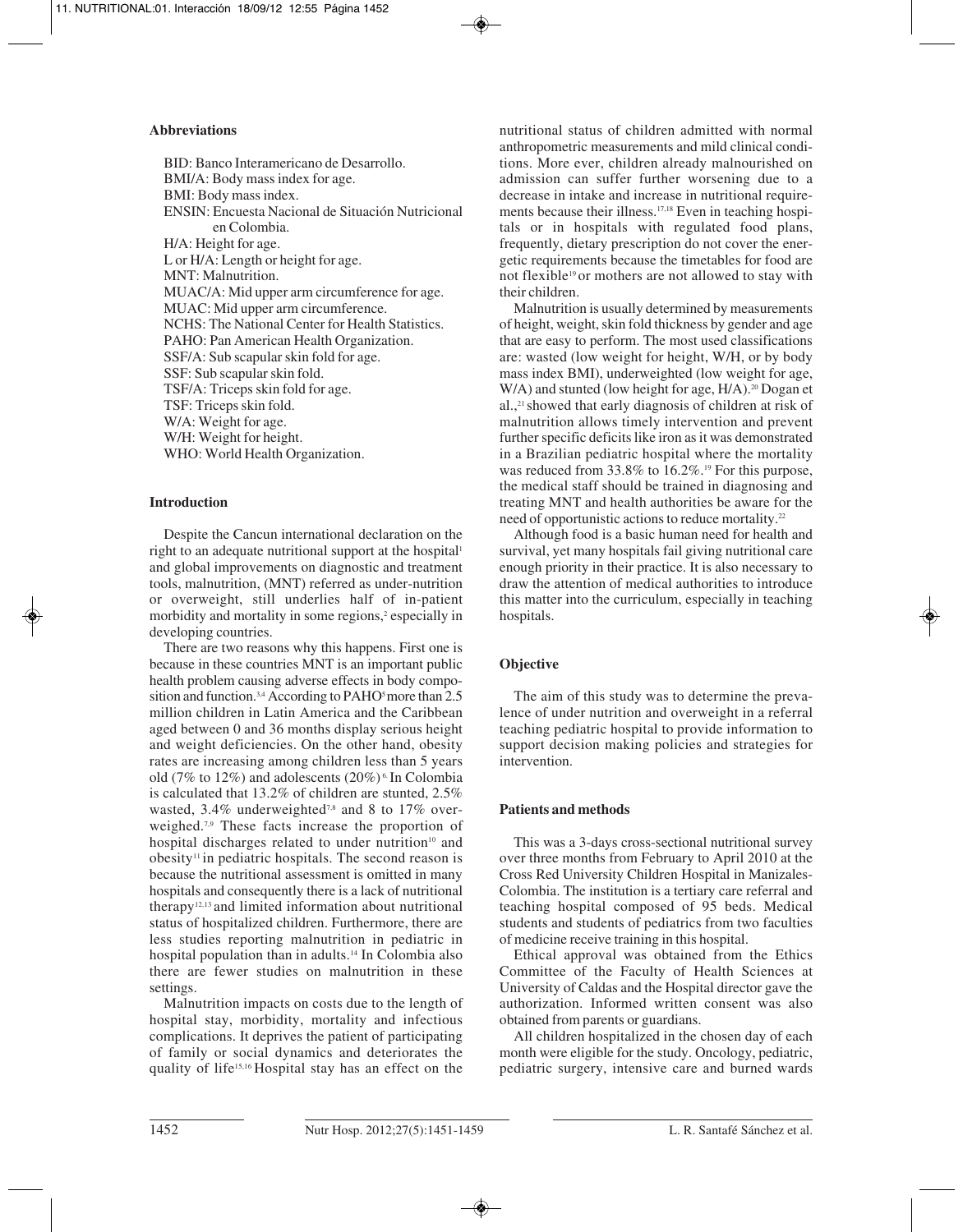were included. Emergency was excluded. Before the data collection a pilot study with 10 patients for an anthropometrical standardization was performed. The technique was reviewed and corrected when it was needed.

During the three days, a total of one hundred and eighty eight children (age 1-220 mo) were considered for the study. Fourteen patients were excluded: one because their parents did not authorize the evaluation, six because they were in critical conditions in the intensive care unit with respiratory support, two because data were not consistent and five because they were immobilized and their conditions did not allowed a proper evaluation: severe burns, fractures, or abdominal trauma. Ages were corrected for children with gestational ages less than 37 weeks in two cases. Therefore, our final study sample comprised data on 174 hospitalized children: 61 in February, 58 on March and 55 in April.

Indicators analyzed were: Weight for age (W/A), only for children less than ten. Length or height for age (L or H/A), and Body mass index for age (BMI/A) were examined for children at all ages. Mid upper arm circumference (MUAC), triceps skin fold (TSF) and sub scapular skin fold (SSF) for age were examined for children less than five as the World Health Organization (WHO) do not have reference data for elders.

All measurements were done by two of the authors according to Lohman et al.<sup>23</sup> A 10 g precision scale (ACS-20B-YE Electronic) was used for infants weighing < 15 kg and an electronic scale (Tanita Illinois, U.S.A, precision 100 g) was used for children weighing > 15 kg. Infants were weighed without clothing or diapers. Children older than 2 years were weighed with minimal clothing and without shoes.

Recumbent length of infants < 2 y old was measured to the nearest 0.1 cm using a standard measuring board. Height was measured to the nearest 0.1 cm by a wallmounted scale for children > 2 y old. Mid upper arm circumference (MUAC) was measured to the nearest 0.1 cm using a fiberglass tape and the skin fold thickness to the nearest 1 mm using a Lange caliper.

We also registered the weight at admission from the clinical record of those where they were available. We compared this weight with that from the day of survey.

# *Statistical analysis*

The data obtained were recorded using standard data-entry form24 for school children and adolescents to facilitate consistent reporting. The data were entered on databases and double checking was done for validation and internal consistency. Statistical analysis was performed using SPSS version 11. For children below five years old the nutritional status was determined by calculating Z-score for W/A, L-H/A, BMI, MUAC, sub scapular and triceps skin folds thicknesses using the current World Health Organization reference standards for personal computer (PC) as supplied in the WHO Anthro software  $(v 2.04)$ <sup>24</sup> and its Anthropometric calculator. School children and adolescents (61- 228 months) data were analyzed using the Anthro Plus software (v. 1.0.3), for application of the WHO Reference 2007 for 5-19 years. The macros for SPSS package were used for the statistical analysis and calculation of the indicators of growth. The patient's characteristics are presented as mean and standard deviation (SD). The prevalence of malnutrition is presented as percentages.

When z score was between -2 and 2 SD, nutritional status was considered normal. Subjects with a z score of less than -2 SD were considered as having moderate malnutrition. Subjects with a z score of less than -3 SD were considered as having severe malnutrition. These applied for acute malnutrition or wasting (by BMI), chronic malnutrition or stunting (L/H/A Z score), global malnutrition or underweight (W/A), and for MUAC, triceps and sub scapular skin folds.

According the WHO, $25$  weight-for-age reference data are not available beyond age 10 "because this indicator does not distinguish between height and body mass in an age period where many children are experiencing the pubertal growth spurt and may appear as having excess weight (by weight-for-age) when in fact they are just tall".

# **Results**

A total of 174 children aged 1-216 months were evaluated during the 3-days survey. Their characteristics are presented in table I. Ninety two 92 children (52.8%) were less than 60 months old, 30 (17.2%) were between 61 and 120 months and 52 (29.9%) were over 121 months. There were 77 (44.3%) females and 97 (55.7%) males. Children from the urban residence were 145 (83.3%) and 29 (16.6%) were rural.

Results are presented as percentage by gender, and group of age as recommended by WHO.<sup>24</sup> Table II shows data for children less than five. Table III shows data for children over five. Table IV shows the results by residence. W/A was calculated only for children less than ten years old. Length or stature/A and BMI/A were examined for children at all ages. MUAC, TSF and SSF for age were examined for children less than five years.

Figure 1 shows groups of pathologies according to the diagnosis associated at admission and to the International classification of diseases 26.

From 174 only 10 patients (5.7%) had a nutritional diagnosis and only five (2.9%) received nutritional support: oral (3), enteral (1) or parenteral (1). The average stay was of 4.5 days  $(\pm 4.01)$ . Even, 13 patients (7.4%) did not have a weight at admission. From the 163 patients who had a weight record at admission 24 (14.7%) did gain weight, 30 (18.4%) lost weight and 109 (66.8% did not gain or lost weight). The average of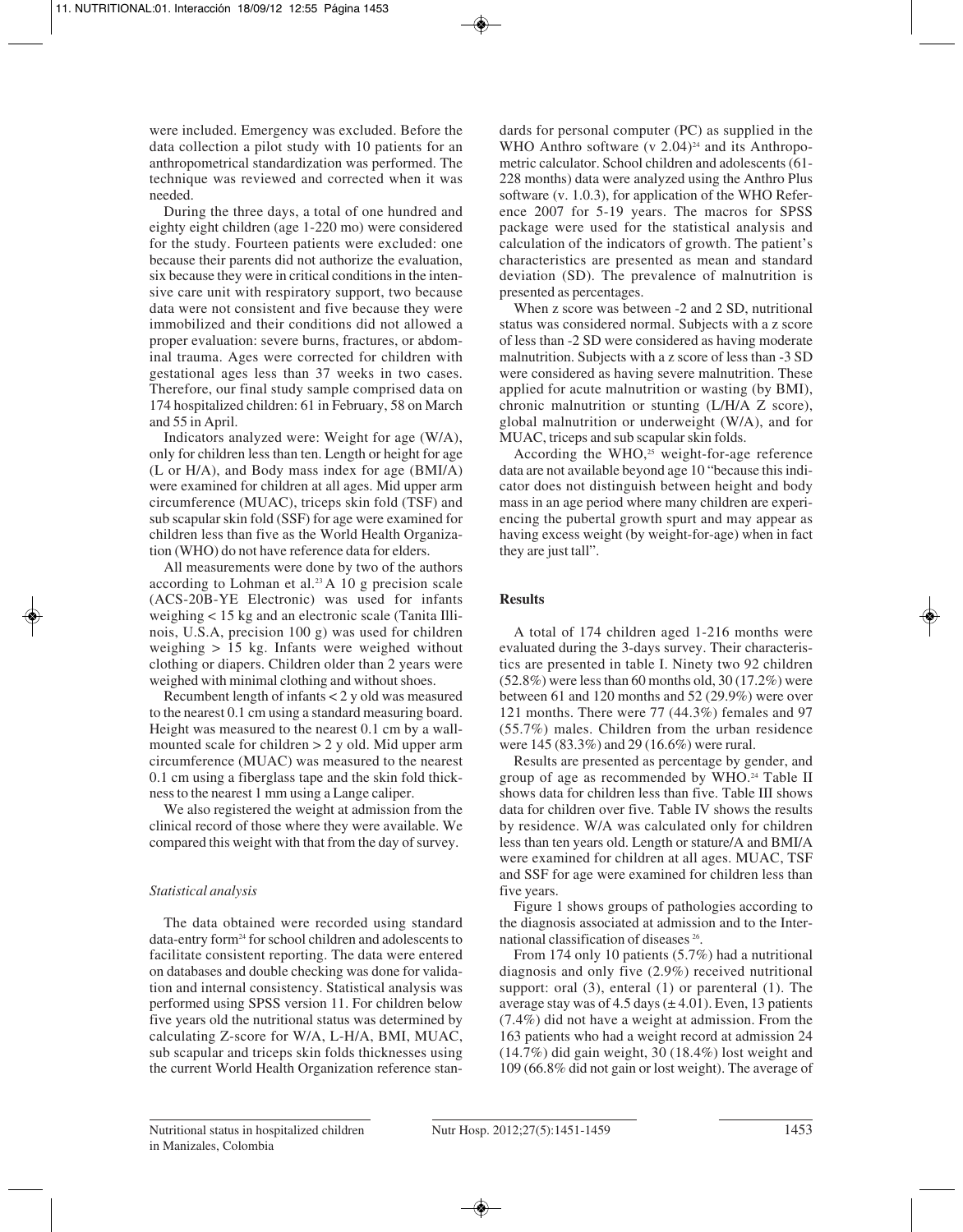| <b>Table I</b><br>Patient's characteristics |                                                  |          |                                                   |                                                       |                                                     |                                                    |                                                   |                                                   |                  |                  |
|---------------------------------------------|--------------------------------------------------|----------|---------------------------------------------------|-------------------------------------------------------|-----------------------------------------------------|----------------------------------------------------|---------------------------------------------------|---------------------------------------------------|------------------|------------------|
| Age<br>groups                               | Gender                                           | $\it n$  | Weight*                                           | Length/<br>height*                                    | $BMI*$                                              | $MUAC*$                                            | $TSF^*$                                           | $SSF*$                                            | Urban            | Rural            |
| mo                                          |                                                  |          | Kg                                                | cm                                                    | $Kg/m^2$                                            | cm                                                 | mm                                                | mm                                                | $\boldsymbol{n}$ | $\boldsymbol{n}$ |
|                                             | Female<br>$Z-Score§$                             | 37       | $8.9 \pm 3.5$<br>$-1.4 \pm 1.7$                   | $75.6 \pm 14.8$<br>$-1.6 \pm 2.1$                     | $15.0 \pm 1.9$<br>$-0.6 \pm 1.6$                    | $13.7 \pm 2.4$<br>$-0.6 \pm 1.6$                   | $8.7 \pm 2.9$<br>$4.8 \pm 28.7$                   | $6.3 \pm 2.2$<br>$-0.7 \pm 1.83$                  | 31               | 6                |
| $1-60$                                      | Male<br>$Z-Score§$<br>Total Z-Score <sup>¥</sup> | 55<br>92 | $9.2 \pm 5.4$<br>$-1.4 \pm 1.8$<br>$-1.4 \pm 1.8$ | $74.6 \pm 19.5$<br>$-1.4 \pm 2.4$<br>$-1.5 \pm 2.26$  | $15.5 \pm 3.0$<br>$-0.8 \pm 2.1$<br>$-0.7 \pm 1.9$  | $13.6 \pm 2.2$<br>$-0.8 \pm 1.5$<br>$-0.7 \pm 1.5$ | $8.0 \pm 2.3$<br>$-0.4 \pm 1.5$<br>$1.8 \pm 18.9$ | $6.0 \pm 1.6$<br>$3.0 \pm 25.4$<br>$1.4 \pm 19.3$ | 48               | 7                |
|                                             | Female<br>$Z-Score§$                             | 15       | $26.6 \pm 9.5$<br>$-0.03 \pm 1.8$                 | $123.7 \pm 11.9$<br>$-0.5 \pm 1.1$                    | $16.9 \pm 3.0$<br>$-0.38 \pm 1.4$                   | <b>NA</b>                                          | <b>NA</b>                                         | NA                                                | 12               | 3                |
| $61-120$                                    | Male<br>$Z-Score§$<br>Total Z-Score <sup>¥</sup> | 15<br>30 | $23.4 \pm 7.2$<br>$0.05 \pm 1.4$<br>$0.0 \pm 1.6$ | $119.1 \pm 11.0$<br>$-0.8 \pm 1.4$<br>$-0.3 \pm 1.3$  | $16.3 \pm 2.8$<br>$-0.36 \pm 1.7$<br>$-0.3 \pm 1.5$ | <b>NA</b>                                          | <b>NA</b>                                         | NA                                                | 13               | $\overline{2}$   |
|                                             | Female<br>$Z-Score§$                             | 25       | $45.2 \pm 11.8$<br><b>NA</b>                      | $155.1 \pm 10.4$<br>$-0.5 \pm 0.9$                    | $18.5 \pm 3.6$<br>$-0.8 \pm 1.1$                    | <b>NA</b>                                          | <b>NA</b>                                         | NA                                                | 21               | $\overline{4}$   |
| 121-216                                     | Male<br>$Z-Score§$<br>Total Z-Score <sup>*</sup> | 27<br>52 | $42.9 \pm 12.4$<br><b>NA</b><br>NA                | $152.11 \pm 14.7$<br>$-1.1 \pm 1.5$<br>$-0.8 \pm 1.3$ | $18.2 \pm 3.1$<br>$-0.7 \pm 1.8$<br>$-0.8 \pm 1.5$  | <b>NA</b>                                          | <b>NA</b>                                         | <b>NA</b>                                         | 20               | 7                |

\*Mean ± SD.

¥ Mean ± SD of Z-score for variables by age.

¥ Mean ± SD of Z-score for variables by age for females and males.

NA: not applicable.

BMI: Body mass index for age; MUAC: Mid upper arm circumference for age; TSF: Tríceps skin fold; SSF: Sub scapular skin fold.

gain was 1.37 kg and the average lost was 1.53 kg. We did not find children with edema.

# **Discussion**

Malnutrition in developing countries reflects their social and economic situation and has an important impact on hospitalized children. Colombia is no exception. The overall prevalence of malnutrition in the population surveyed at Rafael Henao Toro of the Colombian Red Cross University Children Hospital was underweight 27%, (only for children less than ten) stunting 22.4% wasting (16.6 %) and overweight/ obesity 6.3%.

The analysis by age showed that underweight, stunting and wasting were more marked for children less than five. Although malnutrition affects individuals at all ages, those younger than five years old are the most vulnerable population and can experience greater morbidity and mortality.13 They require more attention due to their needs for growth and development.

Albeit under nutrition was the main problem, over nutrition reached 6,3% and must not be overlooked. The overweight/obesity was more evident in female children between 61 to 120 months. In our hospital this is a new finding and changes the traditional profile of malnutrition. Macías-Rosales et al.,<sup>11</sup> studied 641 patients in a pediatric referral hospital of Mexico and found that overweight risk was present in 15.4% of them and 12.2% were overweighed, almost as prevalent as wasting (8.0%) and stunting (17.0%). School children and adolescents were also the most affected in

|                 | Percentage of severe and moderate malnutrition by gender in children less than five years |    |      | <b>Table II</b> |              |               |              |              |
|-----------------|-------------------------------------------------------------------------------------------|----|------|-----------------|--------------|---------------|--------------|--------------|
|                 | Gender                                                                                    | n  | W/A  | L-H/A           | <i>BMI/A</i> | <i>MUAC/A</i> | <i>TSF/A</i> | <i>SSF/A</i> |
|                 | Female                                                                                    | 37 | 32.4 | 32.4            | 18.9         | 10.8          | 8.1          | 21.6         |
| Age/months 1-60 | Male                                                                                      | 55 | 32.7 | 30.9            | 21.8         | 12.7          | 10.9         | 12.7         |
|                 | Total                                                                                     | 92 | 32.6 | 31.5            | 20.7         | 12.0          | 9.8          | 16.3         |

W/A: Weight for age; L or H/A: Length or height for age; BMI/A: Body mass index for age; MUAC/A: Mid upper arm circumference for age; TSF/A: Triceps skin fold for age; SSF/A: Sub scapular skin fold for age.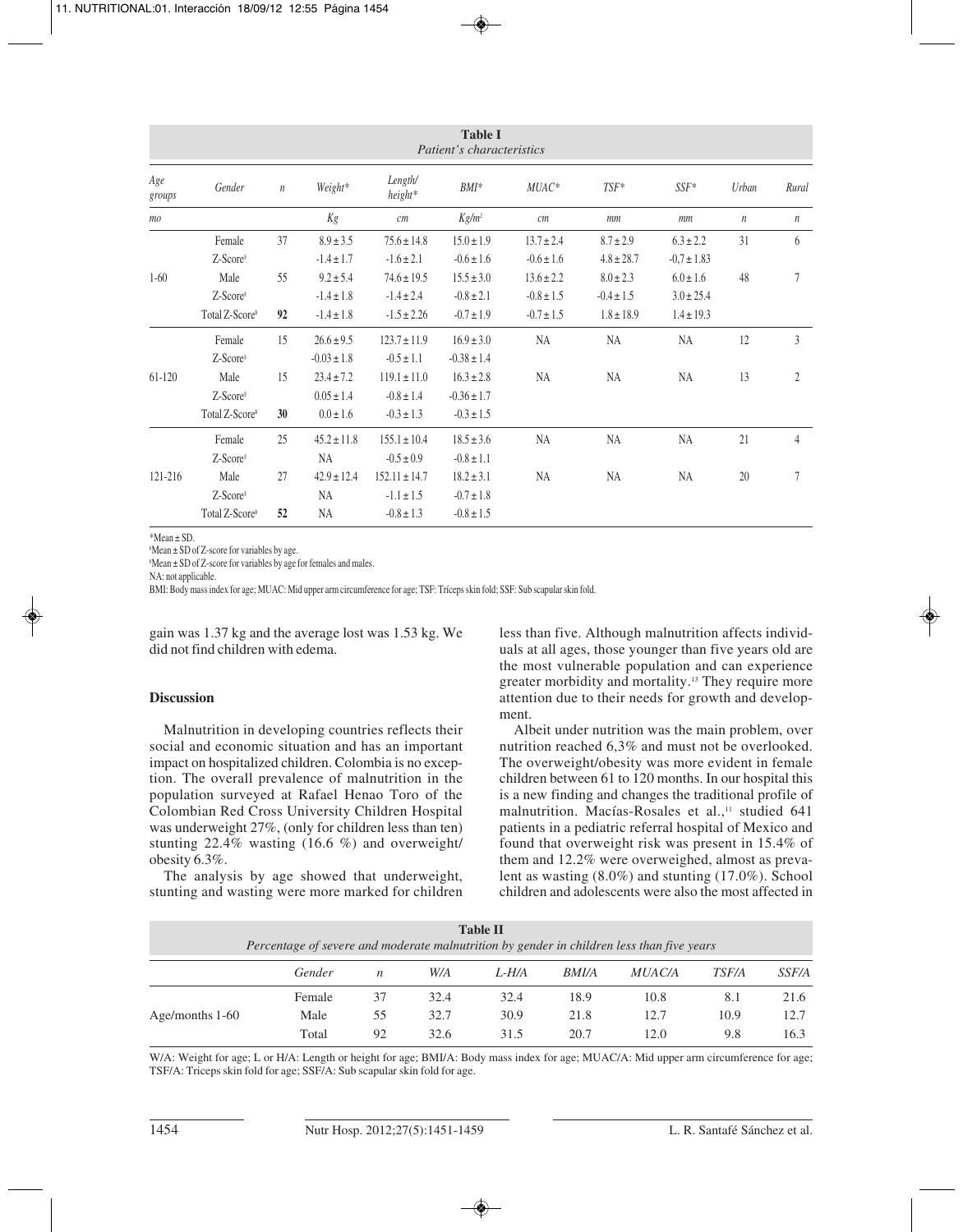| <b>Table III</b><br>Percentage of severe and moderate malnutrition by age and gender in school children and adolescents |        |                  |           |       |              |  |  |  |  |
|-------------------------------------------------------------------------------------------------------------------------|--------|------------------|-----------|-------|--------------|--|--|--|--|
| Age/months                                                                                                              | Gender | $\boldsymbol{n}$ | W/A       | L-H/A | <b>BMI/A</b> |  |  |  |  |
|                                                                                                                         | Female | 15               | 13.3      | 13.3  | 13.3         |  |  |  |  |
| 61-120                                                                                                                  | Male   | 15               | 6.7       | 0.0   | 6.7          |  |  |  |  |
|                                                                                                                         | Total  | 30               | 10,0      | 6.7   | 10.0         |  |  |  |  |
|                                                                                                                         | Female | 11               | <b>NA</b> | 9.1   | 18.2         |  |  |  |  |
| 121-180                                                                                                                 | Male   | 17               | <b>NA</b> | 17.6  | 11.8         |  |  |  |  |
|                                                                                                                         | Total  | 28               | <b>NA</b> | 14.3  | 14.3         |  |  |  |  |
|                                                                                                                         | Female | 14               | <b>NA</b> | 14.3  | 7.1          |  |  |  |  |
| 181-216                                                                                                                 | Male   | 10               | <b>NA</b> | 20.0  | 20.0         |  |  |  |  |
|                                                                                                                         | Total  | 24               | NA        | 16.7  | 12.5         |  |  |  |  |

W/A: Weight for age; L or H/A: Length or height for age; BMI/A: Body mass index for age.

| <b>Table IV</b><br>Percentage of severe and moderate malnutrition by residence |                 |                  |              |              |              |               |              |              |
|--------------------------------------------------------------------------------|-----------------|------------------|--------------|--------------|--------------|---------------|--------------|--------------|
| Age/months                                                                     |                 | $\boldsymbol{n}$ | W/A          | $L-H/A$      | <b>BMI/A</b> | <b>MUAC/A</b> | <b>TSF/A</b> | <i>SSF/A</i> |
| $1 - 60$                                                                       | Urbano<br>Rural | 79<br>13         | 29,1<br>53,8 | 29,1<br>46,2 | 19,0<br>30,8 | 11,4<br>15,4  | 7,6<br>15,4  | 16,5<br>15,4 |
| 61-120                                                                         | Urbano<br>Rural | 25<br>5          | 12,0<br>0,0  | 8,0<br>0,0   | 12,0<br>0,0  |               |              |              |
| 121-180                                                                        | Urbano<br>Rural | 22<br>6          | NA<br>NA     | 13,6<br>16,7 | 13,6<br>16,7 |               |              |              |
| 181-216                                                                        | Urbano<br>Rural | 19<br>5.0        | NA<br>NA     | 15,8<br>20,0 | 10.5<br>20,0 |               |              |              |

W/A: Weight for age; L or H/A: Length or height for age; BMI/A: Body mass index for age; MUAC/A: Mid upper arm circumference for age; TSF/A: Triceps skin fold for age; SSF/A: Sub scapular skin fold for age.

this country. It may reflect the severe proportions of overweight/obesity in this population were one in four children; one in three teenagers and over 65 percent of the adult population is overweight or obese.<sup>32</sup>

It has been shown that obese children have an increased number of admissions, incidence rates of respiratory morbidity,33 length of stay and increased costs.34

We did not find any other similar study reporting the prevalence of malnutrition in hospitalized children in Colombia. In 2008 Bernal et al.35 described the treatment of severe malnutrition children in an institution of Turbo-Colombia where all malnourished children are referred for treatment and it is not indicative of a general children hospital. The study by Pérez-Camacho10 described malnutrition in children in Cali-Colombia that consulted only to the emergency ward for the first time in a period of 6 months. From 358 children, they found 36.7% with some type of malnutrition (57.76% underweighted, 36.94% stunted, 36.67% wasted and 0.67% overweighed) by using different methods and the Centers for disease control and prevention (CDC) and National Center for Health Statistics (NCHS) reference.36 Except for overweight/obesity, in the present study we found lower percentages of

malnutrition than those in these studies. However, It is known that when different settings, ages, methods, reference standards and cut off points to classify the MNT are used, $4,21,28$  it is difficult to make comparisons between results. We used the z score parameters suggested by The WHO Multicentre Growth Reference Study  $(MGRS)^{37}$  because they identify 8 times more undernourished children than NCHS.<sup>38</sup> Weisstaub et al.,<sup>39</sup> report that up to 21% of kwashiorkor would remain undetected depending on the indicators used. In a search for Ibero-American countries reporting MNT, the design of the studies and the ages included varied importantly. The table 5 shows some of these studies.

It was found a disagreement between underweight (W/A) and MUAC data in this survey. Whilst using W/A a 32.6% of children less than five were classified as having moderate and severe underweight, MUAC only detected a 12.0% of malnourished children. Similar results were found with skin folds. Margo<sup>40</sup> described the same situation in three studies involving 621 children aged 13-60 months. They found different rates of malnutrition: 22.7% using W/A and 7.8% using MUAC, three folds more by W/A. Bejon et al.,<sup>41</sup> consider MUAC as the most reliable anthropometric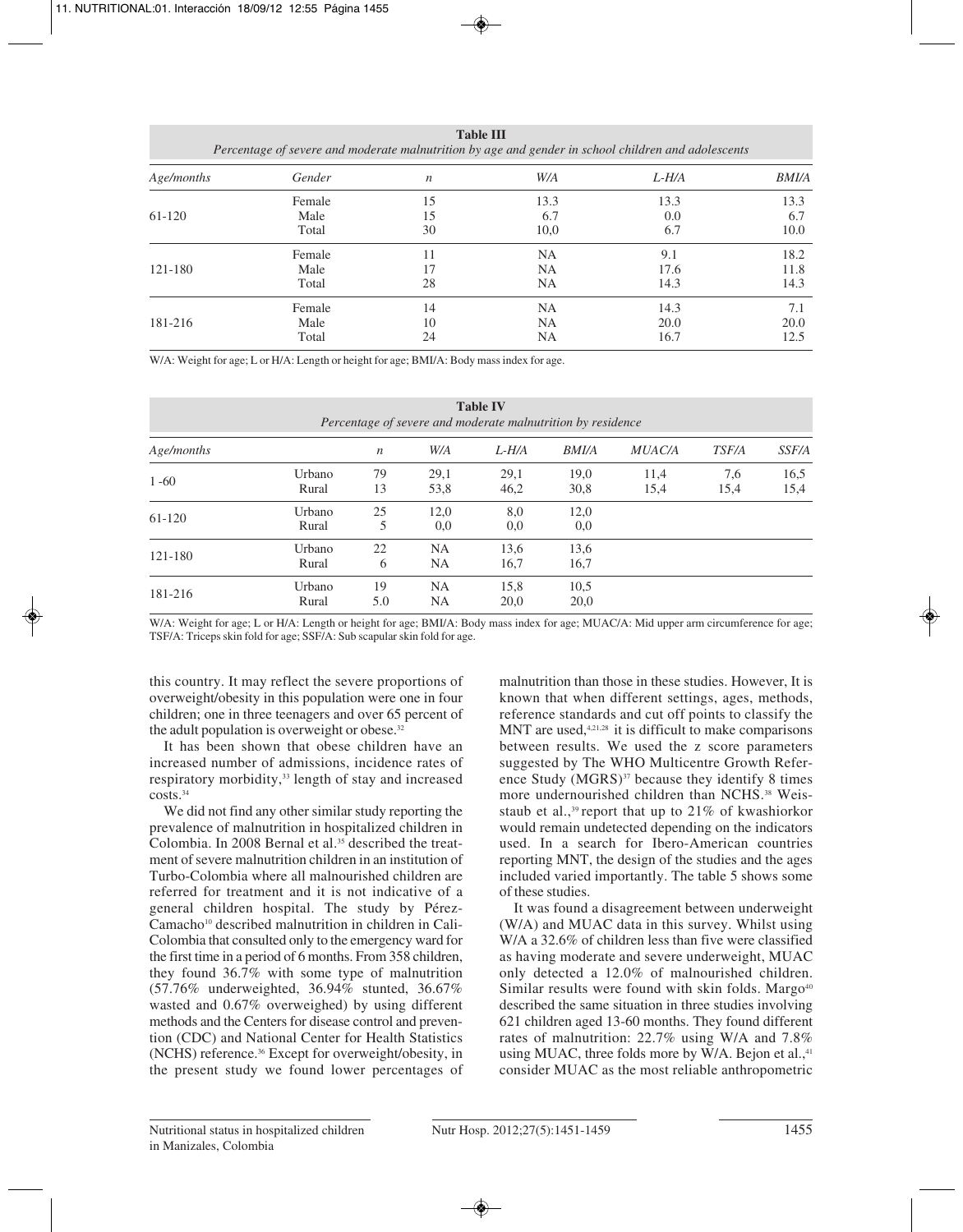| <b>Table V</b><br>Ibero American studies of malnutrition in hospitalized children |                  |               |                       |                      |                    |                                  |             |  |  |
|-----------------------------------------------------------------------------------|------------------|---------------|-----------------------|----------------------|--------------------|----------------------------------|-------------|--|--|
| Country                                                                           | $\boldsymbol{n}$ | Age<br>months | % Wasted<br>$(W/L-H)$ | % Underweight<br>W/A | % Stunted<br>L-H/A | % Overweight risk/<br>Overweight | Reference   |  |  |
| Colombia (this survey)                                                            | 174              | $0 - 216$     | 16.6                  | 27.0                 | 22.4               | 6.3                              | This survey |  |  |
| Mexico                                                                            | 641              | $1 - 180$     | 8                     | $NA*$                | 17                 | 15.4/12.2                        | 11          |  |  |
| Honduras                                                                          | 107              | $2 - 168$     | 67.3                  | $NA*$                | 61.2               | $NA*$                            | 14          |  |  |
| Colombia (Cali)                                                                   | 360              | $2 - 180$     | 36.7                  | 57.8                 | 36.94              | 0.67                             | 10          |  |  |
| Cuba                                                                              | 156              | 24-228        | 22.5                  | 33.3                 | 14.5               | 10.9                             | 27          |  |  |
| <b>Brazil</b>                                                                     | 426              | $1 - 144$     | 10                    | 18                   | 21                 | $NA*$                            | 28          |  |  |
| Argentina                                                                         | 470              | $1-71.6$      | 28.0                  | 49.6                 | 35                 | 7.2/1.9                          | 29          |  |  |
| Chile                                                                             | 123              | $0 - 220$     | 10                    | $NA*$                | $NA*$              | 11                               | 30          |  |  |
| Spain                                                                             | 268              | $1 - 228$     |                       | 17.2                 | $NA*$              | $NA*$                            | 31          |  |  |

\*NA: Not available.

W/ L-H: Weight for lenght/height; W/A: Weight for age; L or H/A: Length or height for age.

marker for malnutrition because does not change markedly with dehydration. Nevertheless, some studies refer that MUAC is better as a predictor of mortality.<sup>42,43</sup> The WHO<sup>44</sup> suggests that when weight for height is below -3 SD of their reference in 6-60 month old children, a classification based on a MUAC cut-off of 115 mm, yields comparable results.

During this study it was found that health professionals do not routinely document the nutritional status at hospital admission. The emergency service did not have a stadiometer to measure height on admission and in 7.4% of the cases, weight was not measured. Not having appropriate devices is one of the main reasons why children do not get weighed in hospital and clinicians need to know if the appropriate equipment is ready before they can bring in an assessment tool. It is also necessary to provide appropriate growth reference charts.13

The nutritional therapy and follow up of malnourished children during hospitalization were also missing. Only 5.7% of the patients had a nutritional diagnosis despite the anthropometric measurements showed percentages of malnutrition 1-5 times more than that in the different categories. A similar situation has been reported in other institutions.<sup>45</sup> These facts prevent a complete evaluation of the problem and underscore the importance of developing hospital medical facilities regarding diagnosis and therapeutic approach to malnutrition, based on the conduct guidelines proposed by WHO.<sup>46</sup>

Almost any moderate or severe chronic diseases increase the risk of under nutrition because respiratory muscle weakness, chewing or swallowing problems, impaired appetite, digestion, absorption, taste or smell can have serious consequences for nutrition.47 In this survey, respiratory diseases (30%) and digestive



*Fig. 1.—Percentage of pathologies according to the International Classification of Diseases (ICD)26.*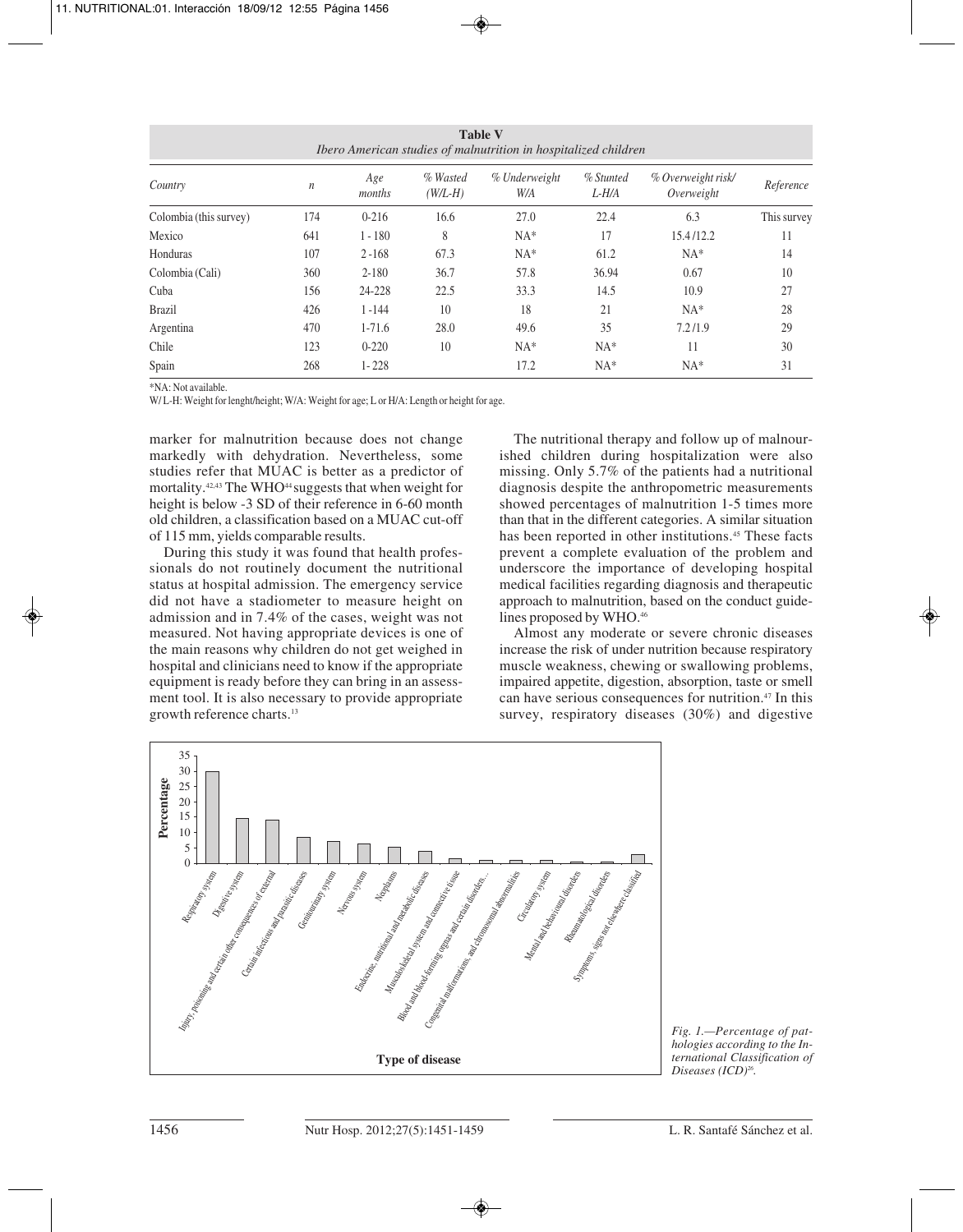diseases (15%) were the most frequent causes for hospitalization. Gomila et al.,<sup>29</sup> in Argentina reported similar findings: 32% of respiratory diseases and 17.7% of digestive diseases. These are also the most prevalent pathologies found in studies with severely malnourished children admitted to a reference center in São Paulo<sup>48</sup> and Recife<sup>49</sup> (Brazil).

Teaching hospitals are in prime position to identify nutritional problems and take appropriate steps aimed at solve them. The Rafael Henao Toro of the Colombian Red Cross University Children Hospital Manizales-Colombia-South-America is a referral teaching hospital where nurses, doctors and pediatricians are trained. During the data recollection it was realized that a standard protocol for the management of malnourished children does not exist. However, some authors have shown that the implementation of WHO guidelines issued in 200646 has reduced mortality in some pediatric hospitals.<sup>50</sup> The results of this study should draw attention to this problem to ensure that children receive optimal care and nutrition.

Differences in hospital performance in quality of care and outcomes when treating severely malnourished children may be due to differences in leadership, teamwork, more positive attitudes to the children, staff more diligent in rehydration procedures and feeding, better induction and supervision of incoming staff and better support structures.<sup>22</sup>

Finally, one way to combat malnutrition is to involve local community directly and include larger populations than hospital-based programs within the new concepts of "community based medicine" and "responsive feeding" as mentioned by Engle and Pelto.<sup>51</sup> We could also revive the agreement of Alma-Ata about primary health care as suggested by Lawn et al.52 to address childhood malnutrition and prevent further malnourished children coming to our hospitals.

The study may have limitations because biochemical variables of malnutrition were not taken into account and we could not diagnose hidden deficits of micronutrients such as zinc or iron. Further studies need to address this issue. In addition, this study only reflects the regional situation and more studies should be undertaken in hospitals across the nation in order to establish the national prevalence.

As a practical application and according to our results and suggestions from different authors, it is important to put into practice in our hospital and similar hospitals the following 12 steps:

- 1. Build a policy that applies to both, the managerial level and the academic level: all children need a nutritional assessment on admission and a basic follow-up at wards as a routine part of hospital care.
- 2. Hold meetings to reach consensus and motivation over the need for action on hospital malnutrition and give nutrition the same priority as a hospital acquired infection.
- 3. Establish nutrition teams for assessment and nutrition counseling, rehabilitation (including speech and language therapist for help with feeding difficulties such as chewing or swallowing).
- 4. Implement compulsory training and continued education for the incoming staff on performing the WHO case-management guidelines for severe malnutrition.<sup>46</sup>
- 5. Have a protocol including a simple triage to select patients for risk of malnutrition.<sup>53</sup>
- 6. Supply all wards with weigh scales, stadiometers, tapes and reference standard charts.
- 7. Make a timely treatment and appropriate follow up if a child is found malnourished.
- 8. Have formalized monitoring and enforcement of policies and guidelines adopted.
- 9. Implement protected meal times by using trained volunteers to help.
- 10. Use red trays to identify patients who need help to eat or drink.
- 11. Strengthen breastfeeding.
- 12. Add nutritional diagnosis to be visible in the statistics.

# **Conclusions**

The prevalence of malnutrition is still high and widespread in developing countries like Colombia and at its University Children Hospital in Manizales. Most children are not diagnosed in clinical settings due to lack of routine measurements of weight and height. Maybe, less efficient treatments of malnutrition, an increasing disease burden and factors as food insecurity contribute to the vulnerability of our children. As managers and doctors do not consider the importance of nutrition, there is an urgent need to draw their attention to the priority that should be given to inpatient nutrition issue. Implementing a good nutritional quality of care and guidelines of the World Health Organization for severely malnourished children, it is possible to improve not only nutrition but the overall care of pediatric patients in our hospitals.

# **Acknowledgements**

We would like to acknowledge the children and parents who participated in the study and the pediatric staff of the Rafael Henao Toro of the Colombian Red Cross University Children Hospital for their support.

# **References**

1. De la Cruz Castillo Pineda JC, Figueredo Grijalva R, Dugloszewski C, Ruy Díaz Reynoso JAS, Spolidoro Noroña JV, Matos A, Carrasco F, Chirife G, Vergara A, Moya Rodríguez J, Loyola G, Álvarez A, Barozzi C, Vargas M y García de Lorenzo A. The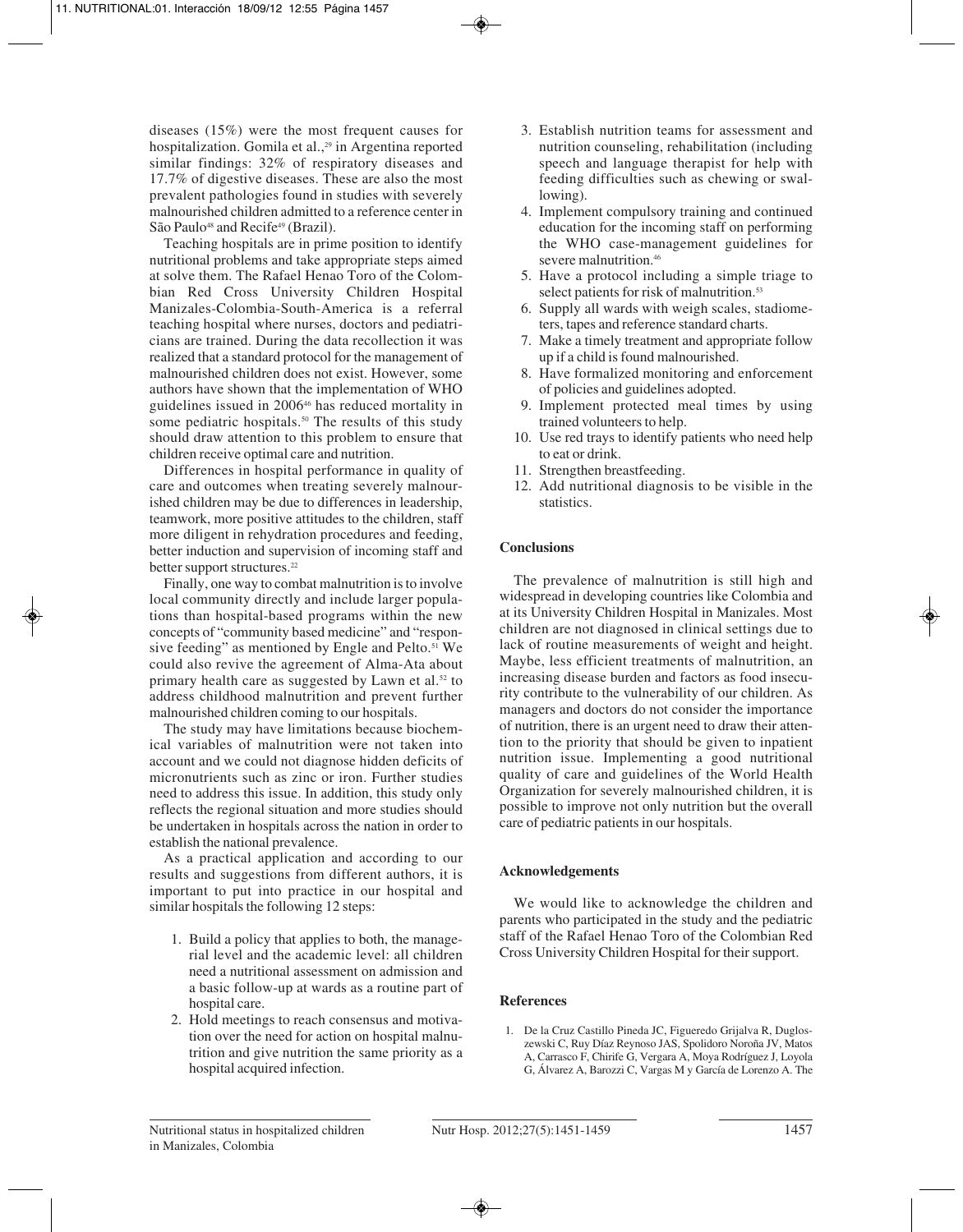Cancun declaration: the Cancun international declaration on the right at the hospital. *Nutr Hosp* 2008; 23 (5): 413-417.

- 2. Correia MITD, Waitzberg DL. The impact of malnutrition on morbidity, mortality, length of Hospital stay and costs evaluated through a multivariate model analysis. *Clin Nutr* 2003; 22 (3): 235-239.
- 3. Zulfiqar BA. Addressing severe acute malnutrition where it matters. *The Lancet* 2009; 374 (9684): 94-96.
- 4. Joosten KF, Hulst JM. Malnutrition in pediatric hospital patients: Current issues. *Nutrition* 2011; 27 (2): 133-137.
- 5. PAHO. Pan American Health Organization. Initiative "Towards the eradication of child undernutrition in Latin America and the Caribbean By 2015" 2007. Cited 23/10/2010; Available from: http://www.cepis.ops-oms.org/texcom/nutricion/WFP\_Chronic.pdf.
- 6. PAHO. Pan American Health Organization. Global Strategy on Healthy Eating Physical Activity and Health (DPAS). Implementation Plan for Latin America and the Caribbean 2006- 2007. 2006. Cited 19/10/2010. Available from: http://www. paho.org/english/ad/dpc/nc/dpas-imp-plan-lac.pdf.
- 7. ICBF. Instituto Colmbiano de Bienestar Familiar, Instituto Nacional de Salud (INS), Ministerio de la Protección Social (MPS) y Asociación Probienestar de la Familia Colombiana (PROFAMILIA). 2010. Encuesta Nacional de la Situación Nutricional en Colombia (ENSIN 2010) Resumen Ejecutivo. Cited 27/06/2011). Available from: http://www.bogotamasactiva.gov.co/files/Resumen%20Ejecutivo%20ENSIN%202010. pdf.
- Banco Interamericano de Desarrollo (BID). Lynnette Neufeld, Mónica Rubio , Leonardo Pinzón, Lizbeth Tolentino Nutrición en Colombia:estrategia de país 2011-2014. 2010. Cited 1/07/2011. Available from: http://idbdocs.iadb.org/wsdocs/ getdocument.aspx?docnum=35791560.
- 9. Tovar Mojica Gustavo, Javier Gutiérrez Poveda, Milciades Ibáñez Pinilla, Felipe Lobelo. Sobrepeso, inactividad física y baja condición física en un colegio de Bogotá, Colombia. *Arch Latinoam Nutr* 2008; 58 (3): 265-272.
- 10. Pérez-Camacho PM, Velasco-Benítez CA, Parra-Izquierdo V. Antropometría, Clínica y bioquímica en 360 niños menores de 15 años del Hospital Universitario del Valle Evaristo García de Cali, Colombia. *Rev Gastronup* 2009; 11 (3): 134-141.
- 11. Macías-Rosales R, Vásquez-Garibay EM, Larrosa-Haro A, Rojo-Chávez M, Bernal-Virgen A, Romo-Rubio H. Secondary malnutrition and overweight in a pediatric referral hospital: associated factors. *J Pediatr Gastroenterol Nutr* 2009; 48 (2): 226-232.
- 12. McWhirter JP, Pennington CR. Incidence and recognition of malnutrition in hospital. *BMJ* 1994; 308 (6934): 945-948.
- 13. Antwi, S. Malnutrition: missed opportunities for diagnosis. *Ghana Med J* 2008; 42 (3): 101-104.
- 14. Castro-Amador A and Matamoros M. Valoración nutricional intrahospitalaria en niños del Hospital Materno Infantil e Instituto Hondureño de Seguridad Social. *Rev Med Post Unah* 2000; 5 (3): 211-217.
- 15. Pichard C, Kyle U, Morabia A, Perrier A, Vermenden B, Unger P. Nutritional assessment: lean body mass depletion at hospital admission is associated with an increased length of stay. *Am J Clin Nutr* 2004; 79: 613-618.
- 16. Marino LV, Goddard E, Workman L. Determining the prevalence of malnutrition in hospitalized pediatric patients. *S Afr Med J* 2006; 96: 993-995.
- 17. Holmes S. Undernutrition in hospital patients. *Nurs Stand* 2002; 17 (19): 45-52.
- 18. Rocha GA, Rocha JM, Maritns CV. The effects of hospitalization on the nutritional status of children. *J Pediatr* (Rio J) 2006; 82 (1): 70-74.
- 19. Alves JG. Hospital-acquired malnutrition. *J Pediatr* (Rio J) 2006; 82: 240.
- 20. Nandy S, Irving M, Gordon D, Subramamian SV, Smith GD. Poverty, child undernutrition and morbidity: new evidence from India. *Bull WHO* 2005; 83: 3 -8.
- 21. Dogan Y, Erkan T, Yalvac S et al. Nutritional status of patients hospitalized in pediatric clinic. *Turk K Gastroenterol* 2005; 16 (4): 212-216.
- 22. Puoane T, Cuming K, Sanders D, Ashworth A. Why do some hospitals achieve better care of severly malnourished children than others? Five-year follow-up of rural hospitals in Eastern Cape, South Africa. *Health Policy Plan* 2008; 23: 428-437.
- 23. Lohman GT, Roche AF, Martorell R. Anthropometric standardization reference manual. Illinois: Abridged Edition, Human Kinetics Books 1988; 3-8.
- 24. WHO. World Health Organization. Entry form. 2007. Cited 15/05/2010. Available from: http://www.who.int/growthref/ tools/en/WHOAnthroPlussoftware. (http://www.who.int/growthref/ tools/en/)
- 25. WHO. World Health Organization. The WHO Child Growth Standards. 2007. Cited 5/05/2009. Available from: http://www. who.int/childgrowth/en/.
- 26. WHO. World Health Organization. International Statistical Classification of Diseases and Related Health Problems.  $10<sup>th</sup>$ Revision. Version for 2007. 2007. Cited 19/10/2010. Available from: http://apps.who.int/classifications/apps/icd/icd10online/
- 27. Novo LA, Santana PS. Estado Nutricional de los niños ingresados en un hospital pediátrico de La Habana II. Edades Entre 2 Y 19 Años. *Rev Cub Aliment Nutr* 2008; 18 (2): 148-165.
- 28. De Moraes CRS, De Mello ED, Antonacci Carvalho PR. Evolution of nutritional status of pediatric of a tertiary care general hospital in Brazil. *Nutr Hos* 2008; 23 (6): 599-606.
- 29. Gomila AA, De Grandis ES. Visconti GB, Montero BS, Bertero MI. Marietti G, Crespo D, Pico AN, Bianchi M, Gomila A. Estado nutricional en niños internados en Salas de Cuidados Mínimos. Hospital de Niños de la Santísima Trinidad. Córdoba. *Arch Argent Pediatr* 2009; 107 (1): 37-42.
- 30. Osorio J, Castillo C, Godoy MA. Evaluación Del Apoyo Nutricional A Pacientes Pediátricos Graves. *Rev Chil Nutr* 2007; 34 (2): 117-124.
- 31. Moreno JM, Oliveros LL, Pedrón GC. Desnutrición Hospitalaria en niños. *Acta Pediatr Esp* 2005; 63: 63-69.
- 32. Juárez B and González C. Gain Report. Global Agricultural Information Network. USDA Foreign Agricultural Service 2010. 2010. Cited 31/07/2011. Available from: http://gain. fas.usda.gov/Recent%20GAIN%20Publications/Food%20Sec urity%20and%20Nutrition%20in%20Mexico\_Mexico\_Mexic o\_7-9-2010.pdf.
- 33. Shibli R, Rubin L, Akons H, Shaoul R. Morbidity of overweight ( $>$  or = 85<sup>th</sup> percentile) in the first 2 years of life. *Pediatrics* 2008; 122 (2): 267-272.
- 34. Vellinga A, O'Donovan D, De La Harpe D. Length of stay and associated costs of obesity related hospital admissions in Ireland. *BMC Health Serv Res* 2008; 8: 88.
- 35. Bernal C, Velasquez C, Alcaraz G, Botero J. Treatment of severe malnutrition in children: experience in implementing the World Health Organization guidelines in Turbo, Colombia *JPGN* 2008; 46: 322-328.
- 36. CDC. NCHS. Centers For Disease Control And Prevention. National Center For Health Statistics. 2000. Cited 31/08/2009. Available from: http://www.cdc.gov/growthcharts/
- 37. The WHO Multicentre Growth Reference Study (MGRS) *Acta Pædiatr* 2006; 95: 1-104.
- 38. Isanaka S, Villamor E, Shepherd S, Grais RF. Assessing the impact of the introduction of the World Health Organization growth standards and weight-for-height z-score criterion on the response to treatment of severe acute malnutrition in children: secondary data analysis. *Pediatrics* 2009; 123 (1): e54-59.
- 39. Weisstaub G, Soria R, Araya M. Desnutrición grave en un hospital pediátrico. *Rev Soc Bol Ped* 2006; 45 (2): 90-94.
- 40. Margo G. Assessing malnutrition with the mid-arm circumference. *Am J Clin Nutr* 1977; 30 (6): 835-837.
- 41. Bejon P, Mohammed S, Mwangi I, Atkinson SH, Osier F, Peshu N, Newton CR, Maitland K, Berkley JA. Fraction of all hospital admissions and deaths attributable to malnutrition among children in rural Kenya. *Am J Clin Nutr* 2008; 88 (6): 1626-1631.
- 42. Berkley J, Mwangi I, Griffiths K, Ahmed I, Mithwani S, English M, Newton C, Maitland K. Assessment of severe malnutrition among hospitalized children in rural Kenya: comparison of weight for height and mid upper arm circumference. *JAMA* 2005; 294 (5): 591-597.